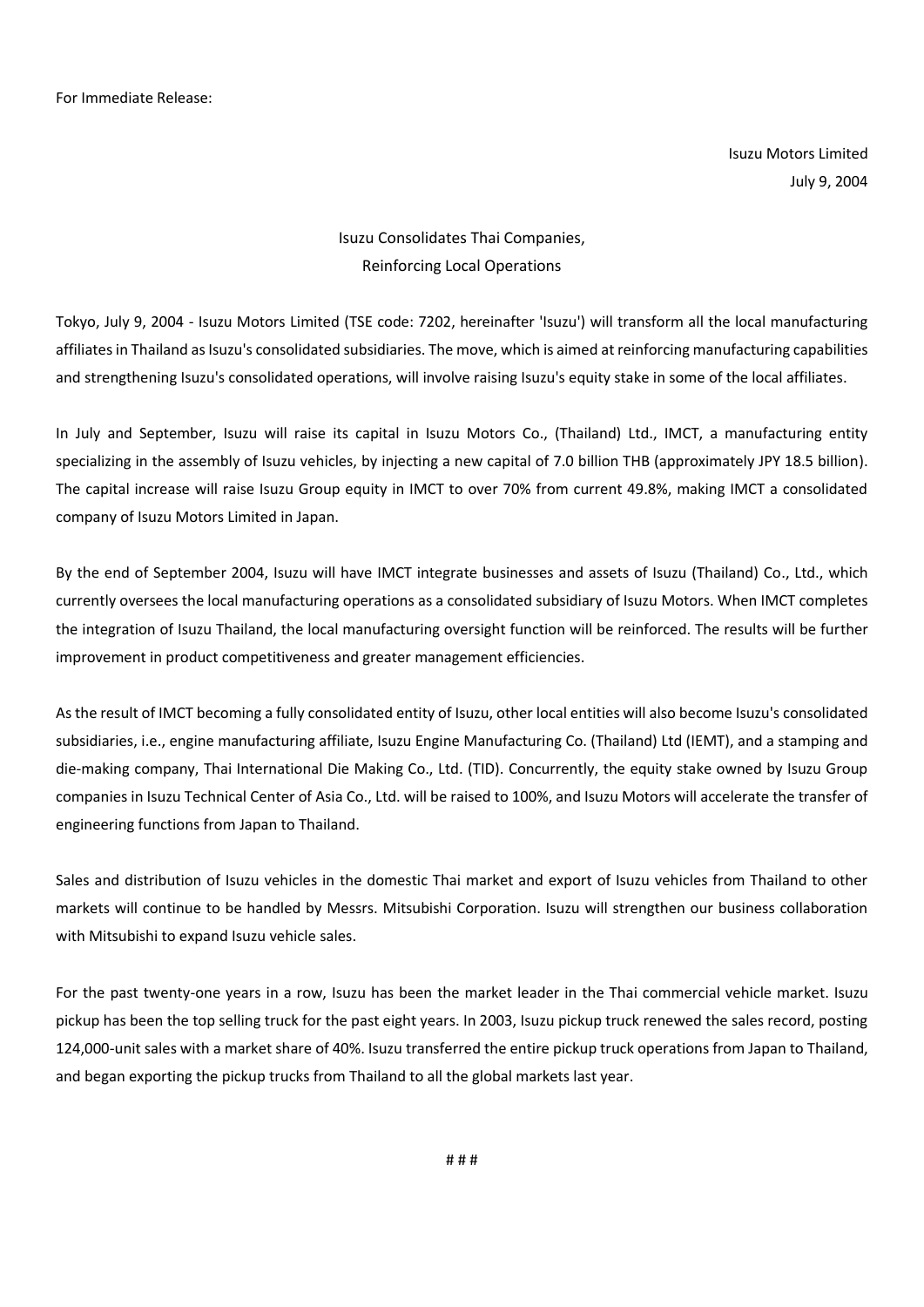## < Supplement: Isuzu Group Affiliates and Subsidiaries in Thailand >

## Manufacturing Companies :

Isuzu Motors Co., (Thailand) Ltd.

| - Headquarters address: | 38 Kor., Moo9 Poochaosamingprai Road, Samrong-Tai,      |
|-------------------------|---------------------------------------------------------|
|                         | Phrapradaeng, Samptprakan 10130, Thailand               |
| - Managing Director:    | Shunichi SATOMI                                         |
| - Capital:              | THB 1.5 billion (approx. JPY 3.9 billion)               |
| - Capital structure:    | Isuzu 10%, Isuzu Asia 38%, TriPetch Isuzu 48%, Other 4% |
| - Principal operation:  | Assembly of heavy-, light-duty trucks, pickup trucks    |

#### Isuzu (Thailand) Co., Ltd.

| - Headquarters address: | 6th Floor, Isuzu Building 38 Kor., Moo9 Poochaosamingprai Road, |
|-------------------------|-----------------------------------------------------------------|
|                         | Samrong-Tai, Phrapradaeng, Samptprakan 10130, Thailand          |
| - Managing Director:    | Takashi KUKUCHI                                                 |
| - Capital:              | THB 1.3 billion (approx. JPY 3.4 billion)                       |
| - Capital structure:    | Isuzu Asia 99%, Isuzu Technical Center of Asia 1%               |
| - Principal operation:  | Vehicle, component and parts export and wholesale               |

## Isuzu Engine Manufacturing Co., (Thailand) Ltd.

| - Headquarters address: | Lat Krabang Industrial Estate, Chalong-Krung Road, 122 Moo 4       |
|-------------------------|--------------------------------------------------------------------|
|                         | Lamplatew, Lat Krabang, Bangkok 10520, Thailand                    |
| - Managing Director:    | Toshio ENDOH                                                       |
| - Capital:              | THB 1.0 billion (approx. JPY 2.6 billion)                          |
| - Capital structure:    | Isuzu 1%, IMCT73%, Isuzu Thailand 6%, Mitsubishi Corp.3%, TriPetch |
|                         | Isuzu 12%, Other 5%                                                |
| - Principal operation:  | Manufacture and sales of diesel engines                            |

### Thai International Die Making Co., Ltd.

| - Headquarters address: | 331-332 Bangpoo Industrial Estate, Sukhumvit Road, Amphur                              |
|-------------------------|----------------------------------------------------------------------------------------|
|                         | Muang, Samutprakan 10280, Thailand                                                     |
| - Managing Director:    | <b>Masahiro SAKATA</b>                                                                 |
| - Capital:              | THB 87.500 million (approx. JPY 230 million)                                           |
| - Capital structure:    | Isuzu 28%, Miyatsu Seisakusho Co., Ltd. 21%, IMCT 19%, TriPetch<br>Isuzu 25%, Other 7% |
| - Principal operation:  | Manufacture of stamping and stamping dies                                              |